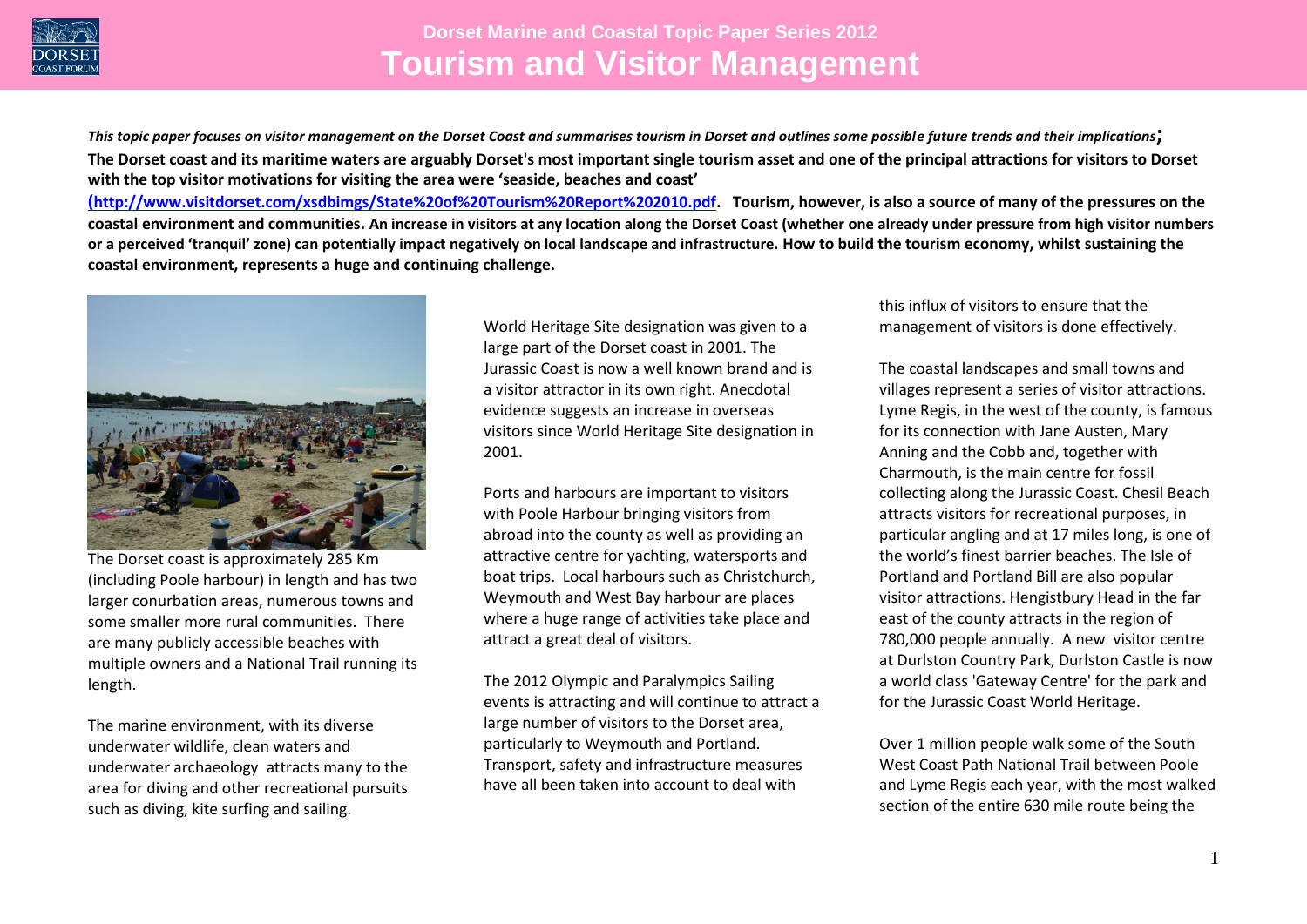one mile between Durdle Door and Lulworth Cove. The Countryside and Public Rights of Way Act (2000) and the new Marine and Coastal Access Act (2009) provide a legislative basis for further improvements to coastal access

Several private estates in the area contain nationally recognised geomorphological features formed as a result of natural processes acting on the geology. These include the Encombe estate at Kimmeridge and the Weld Estate at Lulworth, famous for Durdle Door and Lulworth Cove - it is estimated that over 500,000 people visit Lulworth Cove annually.

The National Trust own and manage over 17 kilometres of the Dorset coastline, including Golden Cap Estate, Ringstead Beach, West Bexington, Studland Bay and Corfe Castle & village and deal with many thousands of visitors to these areas per year.

The county has over 120 built visitor attractions covering a range of interests including historical properties, wildlife attractions, museums and exhibitions, gardens and country parks. These attractions have a particular value in providing wet weather alternatives to outdoor activities. They also include local amenities such as retail centres, leisure complexes such as Tower Park (Poole) and local sports facilities.

There are many Visitor Centres as well as Tourism Information Centres along the coast

#### **Coastal Visitor Accommodation**

There is a variety of accommodation available within the county, ranging from holiday parks, 1-5 star hotels, self catering cottages to farm stays.

Over the past 30 years there has been a marked change in the requirement for the different accommodation types. In the early 1960s approximately 20% of visitors stayed in self catering accommodation, whist the remaining 80% stayed in serviced accommodation (hotels, B & Bs and guest houses).

In 2010 self catering accommodation represents some 70% of tourist accommodation. The accommodation range, however, is not divided evenly throughout the county and some areas are much more dependent on one form of accommodation than another. Holiday parks represent a large proportion of the accommodation in rural Dorset. For example, in West Dorset, 80% of the accommodation is within holiday parks.

The trends in the market have led to many of these sites investing in ancillary leisure facilities, in order to meet increasing expectations of quality within the family holiday market. As a result standards have probably increased at a greater rate than hotels with on many sites hire caravans are replaced every three to four years. And more care is taken witrh the environment within the park such as an increase in tree planting or caravans chosen that merge better into the countryside.

Serviced accommodation represents the mainstay of accommodation in the conurbations (Bournemouth, Poole and Weymouth). The lack of growth in the residential market has restricted investment, and a proportion of serviced accommodation in some of the county's smaller resorts is in need of improvement. The increased expectations of tourists means a large majority consider en-suite accommodation as standard and not as a luxury.

There is a growing awareness of issues of sustainability and the concept of 'green' tourism has become much more mainstream since 2000. Visitors, particularly the European market have high levels of environmental awareness and expect the same of their destination. 25 holiday parks in Dorset have achieved the David Bellamy conservation standards and 44 other accommodation providers hold the Green Tourism Business Scheme award. In addition businesses can become a Jurassic Coast Quality Partner who support the conservation of the Jurassic Coast World Heritage.

#### **Visitor categories**

Two main categories of visitors can be identified – these can then be divided into four types of trip:

 **Day Visitors** - those who visit Dorset and return to their home, on the same day. Many visit on the spur of the moment as a result of good weather, or to undertake a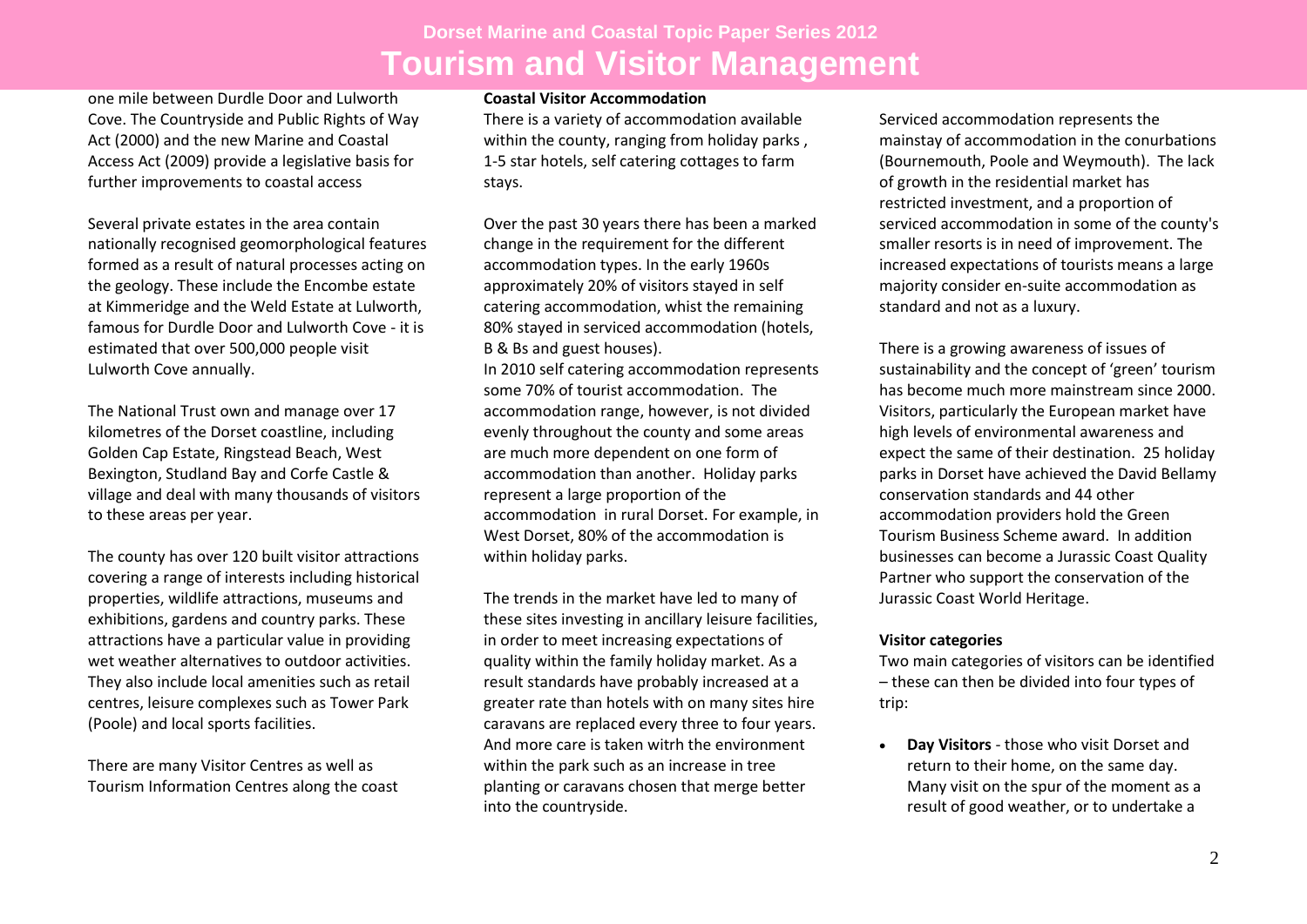recreational activity or visit a built or natural attraction. Statistics show that although many day visitors are local residents others are happy to travel from as far away as London, the Midlands and other parts of the South West.

- **Overnight Visitors - s**pend at least one night in paid accommodation within the county. They include educational and business trips as well as holidays in the region. On average 20% of all visitors to the Dorset coast stay overnight and their average level of spending is over twice that of day visitors.
	- o **Business Trips** (Day or overnight visitors) Business trips are mainly confined to the eastern conurbation as Bournemouth has a wide range of conference facilities, including the Bournemouth International Centre (BIC) which is the venue for some of the UK's major conferences.
	- o **Educational Visits** (Day or overnight visitors) Outdoor education on the Dorset coast attracts in the region of 250,000 student visits each year. In addition many foreign students attend language schools in Bournemouth.
- o **Special Interest** (Day or overnight visitors) - Includes both recreational users who travel to the coast to undertake a specific sport as well as those who visit the area for its geological, historical, literary or wildlife interest.
- o **Local Resident-Visitors** (Day visitors) Dorset residents do not often consider themselves as 'tourists' whilst in Dorset, although many utilise the coast and its facilities in a similar way to those visiting from out of the county.

## **Trends of Tourism in Dorset:**

Coastal tourism in Dorset has developed in the same way as many other coastal regions; resorts developed in the wake of the Georgian and Victorian fashion for sea bathing. There was steady growth through the 50s, 60s and early 70s partly as a result of the increasing use of rail and road travel, resulting in more British families taking an annual holiday by the sea. In the late 70s and early 80s, competition from foreign package holidays led the decline of the British seaside holiday. The advent of the recession in the late 80s and early 90s affected UK tourism further.

The latest economic recession has had a dramatic impact on UK tourism. In 2008, the UK

had the first decline in visitor numbers to the UK from abroad since 2001 and a decline of 2.7% from  $2007<sup>1</sup>$ .

Domestic trip taking in 2008 also declined by almost 5% since  $2007<sup>1</sup>$ .

In 2009 the UK still was in recession, causing a rise in demand for domestic holiday trips during the year as people took holidays closer to home. The UK took 42.3 million domestic holidays in 2009; this was greater than the number of holidays abroad for the first time in five years<sup>2</sup>.

New tourism trends emerging since the recession include:

- Increased competition from foreign holidays and a decline in long UK family holidays;
- An increase in second, or third, short UK trips;
- An increase in day trips, which does not use local accommodation;
- A growth in interest in niche markets for special interest holidays, including an industry focus on how to generate business outside the main season;
- Increase in overseas visitors:
- Growth in business tourism.

Dorset's tourism industry is a highly diverse range of small and medium sized businesses, supported by many co-ordinating initiatives. Tourism has to adapt continually to changes in the visitor market, and improve its product and marketing.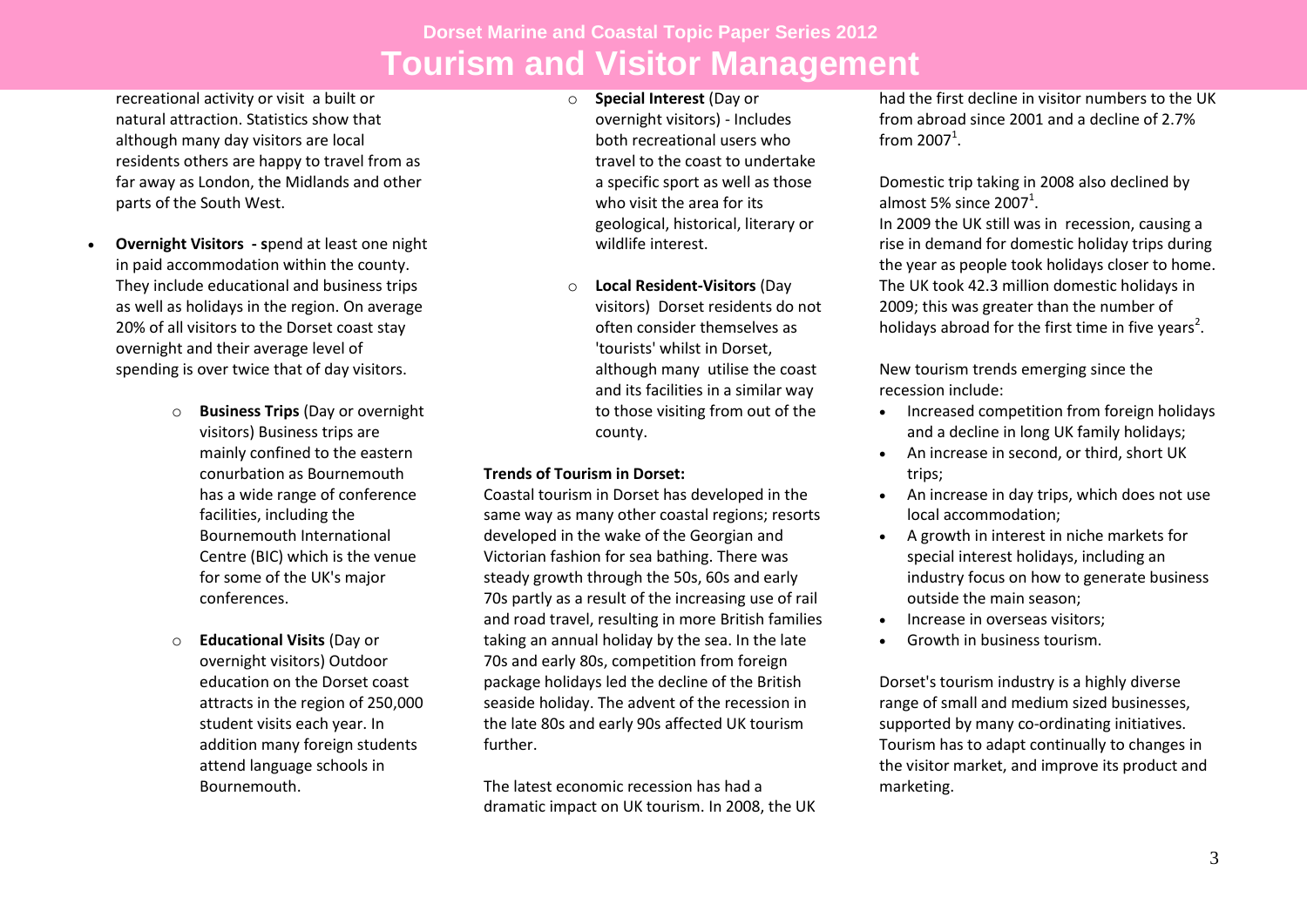#### **Tourism Spend**

The total visitor related spend for 2009 for Dorset was £1,573,106,573 With the number of recorded trips were 19,356,816, number of nights 15,423,000 and amount spent  $£814,221,000^2$ 

### **Employment in the tourism industry**

Throughout the county there are vast differences in the type and volume of tourism. The coastal resorts and smaller coastal towns and villages are heavily dependent on tourism, in terms of both economic revenue and employment opportunities. The tourism industry supports 38,700 jobs in Dorset (including Bournemouth and Poole) and the annual tourism spend brings £1.5 Billion into Dorset<sup>2</sup>. These figures include employees in: Tourist Information and Visitor Centres, restaurants, snack bars, cafes, public houses, bars, night clubs, licensed clubs, hotel trade, holiday parks, other tourist/short stay accommodation, museums, art galleries, attractions, sport and recreation providers, travel agencies and tour operators.

Expenditure varies markedly between staying and day visitors, with an estimated breakdown of average spend per visitor as follows:

- Total staying spend: £814,221,000
- Total day trip spend: £701,469,573

### **Visitor Movement along the Coast**

Despite a marked improvement in sustainable transport options in recent years, almost 80% of

visitors still access the Dorset Coast by the private car. This can lead to congestion, especially during the main holiday season. Traffic on coastal roads in August can be between 6,500 – 8,100 vehicles per day.

In some areas (rural) road capacity and car parking spaces could deteriorate in the next 20 years mainly due to loss of roads due to of coastal erosion. The National Trust has recently estimated a loss of 400 car parking spaces in 30 – 35 years at Studland due to coastal erosion.

The tourism industry has a huge challenge to better market alternative transport options, in an effort to encourage visitors to travel sustainably to and from and along the coast.

## **Dorset's Sustainable Transport Initiatives**



**CoastlinX53**

In 2003, the X53 bus service (Poole to Exeter) received a Rural Bus Challenge grant and became re-branded as CoastlinX53 (know locally as the Jurassic Coast bus). In 2012 there were five double-decker buses displaying scenes from

the Jurassic Coast running every two hours. Since the start it has been immensely successful with a 150% increase in passenger usage and is frequently cited in the national press as one of the best ways of accessing the coast.

**Trains**

The main line London Waterloo to Weymouth service was increased to half hourly in 2009. There is some limited, capacity for bikes on the trains. There is also a service from Bristol to Weymouth. There is no trainline from Weymouth to Exeter.

**Cycle ways**

Sustrans National Cycle Route 2 has been developed (with sections still in development) between Exeter and Christchurch, although most of the route is slightly inland from the coast. Purbeck Cycle Way comprises of a variety of paths along quiet country lanes through out Purbeck, which can be mixed and matched to suit individual requirements.

**Waterborne Transport**

Boat trips do operate along the coast, in particular from the larger resorts. An exciting initiative is underway to develop waterborne transport into a more main stream form of transport. Recognising the constraints is critical to this work but there is undoubtedly a huge potential to make this an economically and environmentally sustainable form of transport. In April 2012 a bid was put in to the Coastal Community Fund by Dorset County Council to pilot this in Dorset.

**Park & Ride Schemes**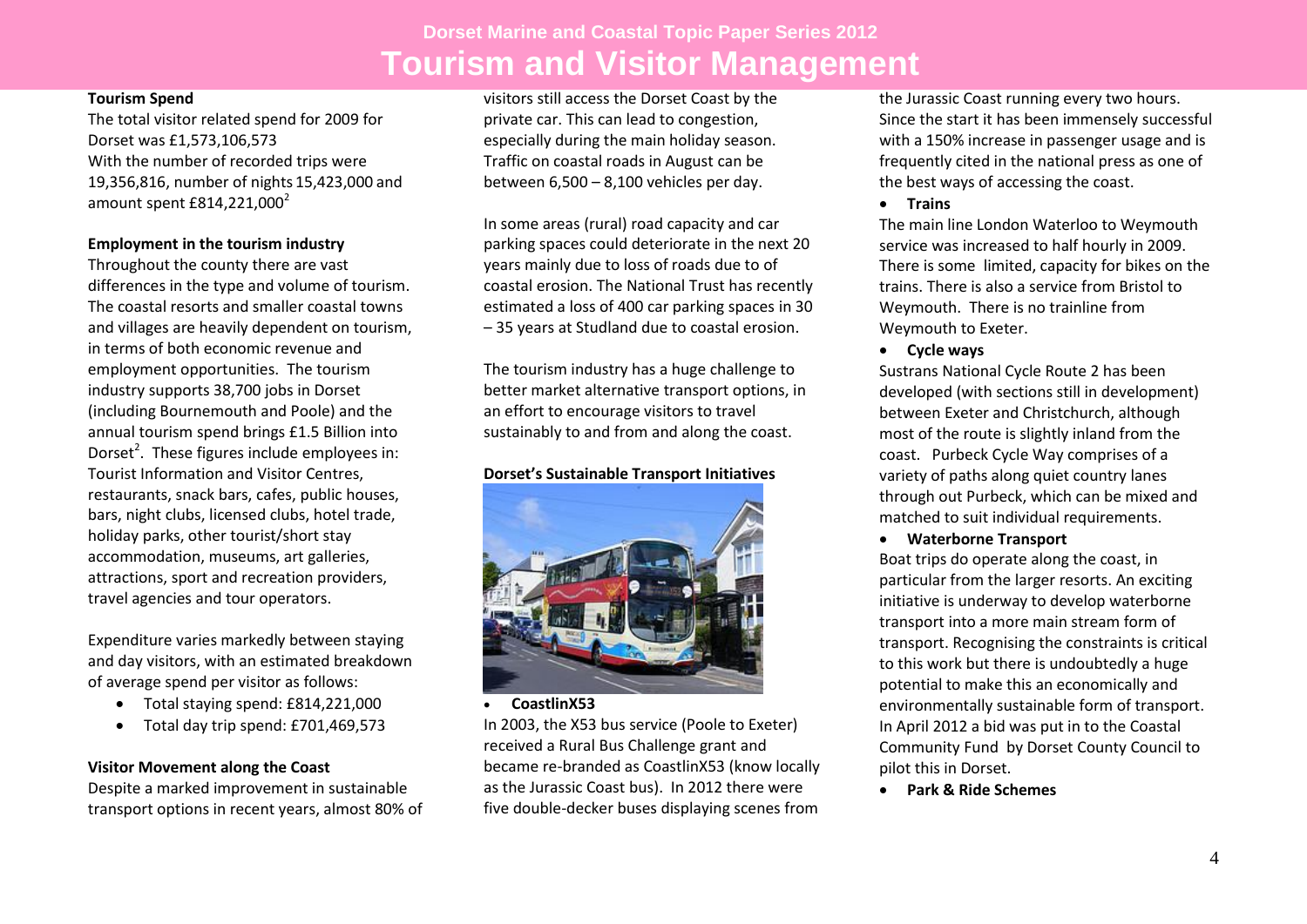The Swanage Railway is utilised as part of a park and ride scheme run by Purbeck District Council. The route runs from Norden, through Corfe Castle to Swanage. Weymouth and Dorchester have park and ride schemes that have been put in for the 2012 Olympic Sailing events. Both Poole and Bournemouth run regular park and ride schemes to help ease congestion.

**Joint Ticket Initiatives** 

Some local attractions, such as the Sea Life Park, have formed local partnerships with bus operators to provide free or reduced admission on production of a voucher obtained from participating bus operators on bus journeys into the town centre, in an attempt to reduce unnecessary car use. In the Devon section of the Jurassic Coast World Heritage Site, Stuart Line Cruises have developed a one ticket scheme with First Group which covers the user for travel by boat and bus

**Hopper Buses** 

Throughout the main tourist season, Weymouth has several dedicated buses which travel along the seafront from the Pavilion to Bowleaze Cove. The busses which run on a continuous loop (approx. every 10 minutes) offer inexpensive short distance travel, in order to encourage visitors to leave their cars at their accommodation. In addition, there is a Countryside/ Jurassic Coast branded shuttle bus which runs between Swanage and Durlston Country Park in the summer months, alleviating traffic pressure through Swanage.

**Land Train** 

Throughout the summer the Bournemouth, Poole and Weymouth run a land-train runs along the promenade.

### **Visitor management related issues**

### **External factors**

Tourism is a volatile industry, greatly affected by external factors. Examples include:

- Climate change warmer Easters and October Half Terms have seen a marked increase in occupancy levels for Dorset accommodation providers in recent years. Conversely, recent summers in the UK have been disappointing in terms of weather, resulting in a continuation of overseas foreign holidays. Increased storminess can also affect the industry.
- Water quality for Dorset's sea poor water quality in the sea could have a detrimental effect to coastal regions
- **The economy**
- **International instability such as** terrorism
- **Unprecedented events such the** outbreak of Foot and Mouth disease in 2001 and the Icelandic volcanic ash affecting flights in 2010.

## **Holidays abroad**

The trends in the domestic tourism market in the last twenty years have been dominated by the growth in cheap holidays abroad, and Dorset has suffered its effects. The greater availability and price reductions in long haul travel destinations could continue to affect UK visitor

numbers. The impact has been to limit the previous growth of the accommodation sector, and create a situation where competition has led to pressures to both reduce holiday prices and increase quality

**Short breaks** 

Shorter second or third holidays, and weekend trips. This provides a market that is less stable than the traditional longer holiday, with decisions likely to be taken at shorter notice and a greater threat of cancellation.

**Seasonality**

The main school holidays, and a preference for summer holidays, ensure that the tourism pattern in Dorset shows a marked seasonality. The majority of visits take place within a relatively small amount of time - between June and August. In the winter, a proportion of the visitor infrastructure, including some small shops and attractions close, due to less demand as visitor numbers decline. Large car parks and accommodation are also under-utilised at these times. In the summer months the sudden boom in visitor numbers often results in an overloading of the visitor infrastructure and congestion on the county's roads. This is not a new issue. There has been anecdotal evidence to suggest that visitor numbers have increased out of season, especially in the 'shoulder' months of April – June and September – October.

## **The Impacts relating to Tourism**

Tourism has the potential to create impacts on the environment and communities that it relies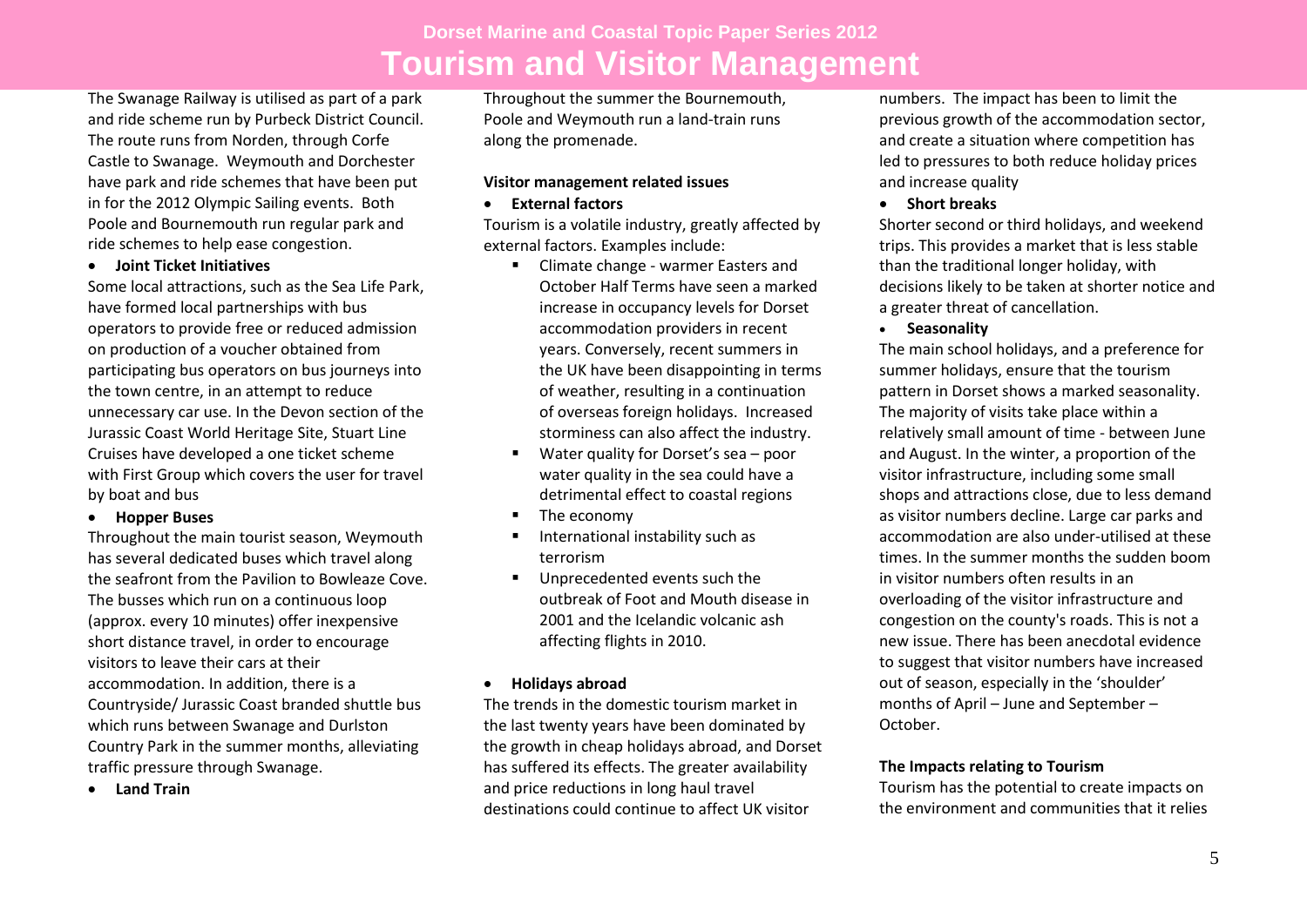on to accommodate visitors. Communities have adapted to tourism activity, and the management measures therefore limiting some areas of environmental damage. Nevertheless, some impacts do occur and can range from:

#### **Inappropriate Development**

An increase in visitors can lead to pressure for new developments to serve and capitalise on their needs: e.g. holiday parks, visitor centres, cafes, signs, car parks and additional accommodation. Problems can arise if these facilities are out of keeping with the setting or when local residents feel that they are an unnecessary addition to the area.

**Overcrowding** 

Overcrowding can occur when the number of people at a particular site or location exceeds the capacity of the place to handle them. However, capacity is notoriously difficult to measure and what to one person may seem like overcrowding, may not be an issue to another. Clearly there are 'honey pot' sites along the Dorset coast (Studland, Lulworth Cove, Charmouth) and problems can arise for local residents who feel visitor numbers are too high for the area. Interestingly, however, it is often the quieter, more tranquil areas which cause concern when visitor numbers increase – again hinting at the perception of capacity rather than the reality. This issue was explored in a carrying capacity study undertaken in Purbeck in 2006 by Bournemouth University

http://eprints.bournemouth.ac.uk/15167/1/Pur beck Carrying Capacity 140607.pdf

**Wear & Tear** 

Visitors can cause physical damage to the coast, much being unintentional, such as at Lulworth where the path between the Cove and Durdle Door is eroding due to the volume of visitors using it through the summer months. A challenge is the expense associated with the ongoing erosion of the coast path It is not always clear who should shoulder the burden of repair and maintenance costs.

### **Transport and Traffic Congestion** Traffic growth is undoubtedly part of a national trend.

#### **Management of the coast**

The management of the coast is directed by the Shoreline Management Plans which encourage a policy of 'no active intervention' along the majority of the Jurassic Coast. Since erosion is a key process that maintains the natural beauty and integrity of the World Heritage Site, there is a conflict with maintaining and safely promoting the coastal footpaths.

#### **Car Parking**

Many car parks in the county are geared towards visitor parking in the peak months, therefore a high proportion remain virtually unused outside of the main season. In certain areas car parks can be visually intrusive and may reduce the enjoyment of the site. In 2009, West Dorset District Council, together with the Dorset AONB, developed car parking guidelines encouraging consideration of the environment in any landscaping of car parks.

#### **Marine litter**

Litter is an ongoing problem on Dorset's beaches. Beach cleans play an important role

but it is necessary to tackle the sources of litter to really make progress in overcoming the problem. More work is needed on liasing with the shipping and commercial fishing industries, leisure vessels and marinas, water companies and the general public to vastly increase the awareness of the effects of marine litter on the environment, bird and wild life and the public's enjoyment of the coast.

#### **Structure of tourism and transport in Dorset**

Visit Dorset: Since 2007, tourism in Dorset has operated under a Destination Management Organisation (DMO) with the aim of improving integration between all those with a stake in the tourism industry in the county, including local authorities, the private sector and key agencies. The DMO has a joint website, visit Dorset [\(www.visitdorset.co.uk\)](http://www.visitdorset.co.uk/) which provides a one stop shop for information and bookings.

Organisations such as the Dorset Coast Forum, Dorset AONB, Jurassic Coast World Heritage Team, Natural England, County Council Countryside services, Districts and Borough Councils, National Trust, the South West Coast Path team and other partners all work to subtly manage visitors at strategic level and on the ground to ensure that roads are not congested, footpaths are not eroded, communities and landscapes are respected and that everyone can enjoy the Dorset coast in a safe and sustainable way. Visitor management and tourism feature in: The Dorset Coast Strategy (2011 - 2021) The Jurassic Coast World Heritage Site Management Plan